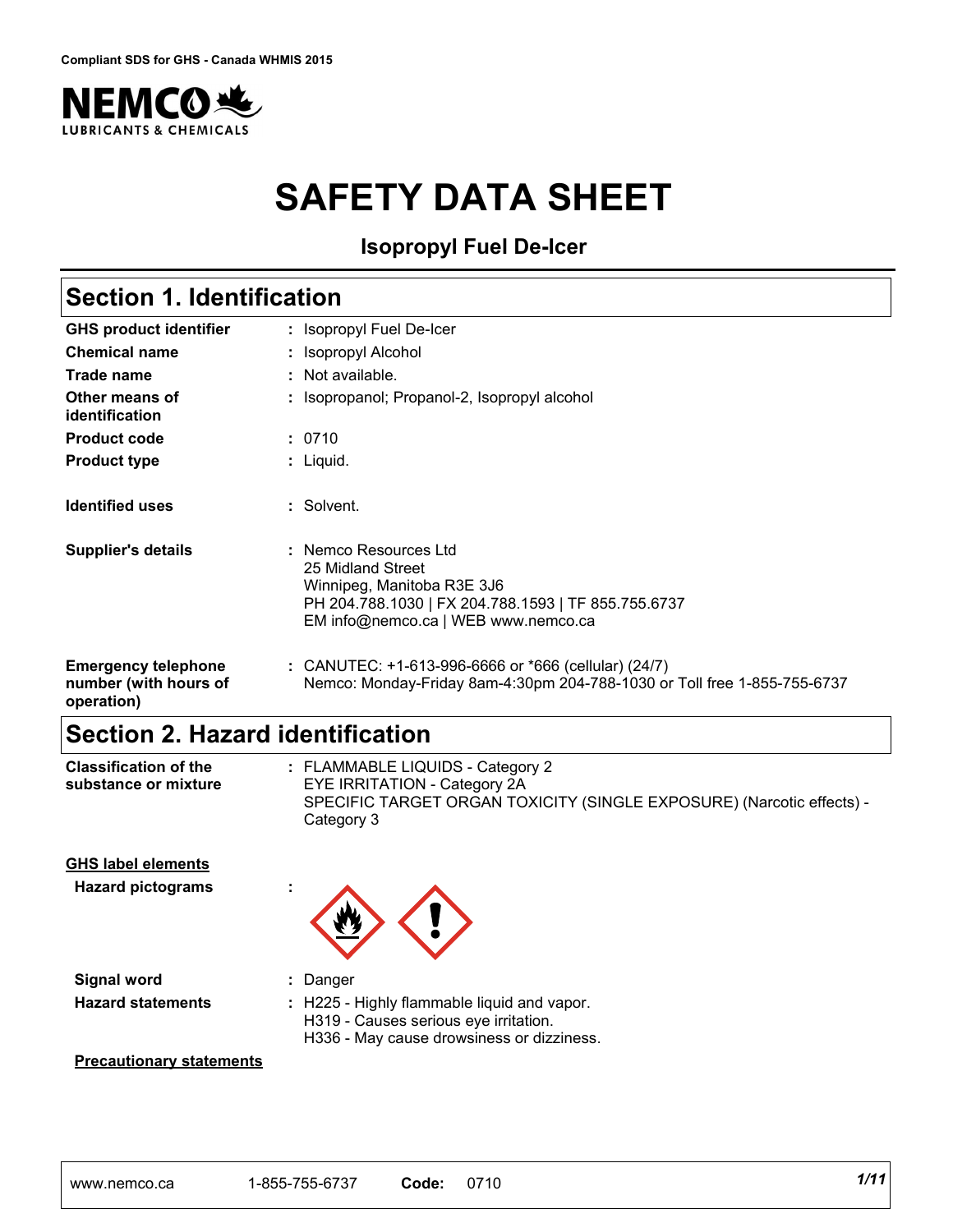**NEMCO头** 

**Isopropyl Fuel De-Icer**

### **Section 2. Hazard identification**

| <b>Prevention</b><br><b>Response</b>                                                               | : P280 - Wear protective gloves. Wear eye or face protection. Wear protective<br>clothing.<br>P210 - Keep away from heat, hot surfaces, sparks, open flames and other ignition<br>sources. No smoking.<br>P271 - Use only outdoors or in a well-ventilated area.<br>P261 - Avoid breathing vapor.<br>P264 - Wash hands thoroughly after handling.<br>: P304 + P340 + P312 - IF INHALED: Remove person to fresh air and keep              |
|----------------------------------------------------------------------------------------------------|------------------------------------------------------------------------------------------------------------------------------------------------------------------------------------------------------------------------------------------------------------------------------------------------------------------------------------------------------------------------------------------------------------------------------------------|
|                                                                                                    | comfortable for breathing. Call a POISON CENTER or physician if you feel unwell.<br>P303 + P361 + P353 - IF ON SKIN (or hair): Take off immediately all contaminated<br>clothing. Rinse skin with water.<br>P305 + P351 + P338 - IF IN EYES: Rinse cautiously with water for several minutes.<br>Remove contact lenses, if present and easy to do. Continue rinsing.<br>P337 + P313 - If eye irritation persists: Get medical attention. |
| <b>Storage</b>                                                                                     | : P405 - Store locked up.                                                                                                                                                                                                                                                                                                                                                                                                                |
| <b>Disposal</b>                                                                                    | : P501 - Dispose of contents and container in accordance with all local, regional,<br>national and international regulations.                                                                                                                                                                                                                                                                                                            |
| <b>Other hazards which do not : None known.</b><br>result in classification/<br><b>HHNOC/PHNOC</b> |                                                                                                                                                                                                                                                                                                                                                                                                                                          |

# **Section 3. Composition/information on ingredients**

| Substance/mixture                | : Substance                                  |
|----------------------------------|----------------------------------------------|
| <b>Chemical name</b>             | : Isopropyl Alcohol                          |
| Other means of<br>identification | : Isopropanol; Propanol-2, Isopropyl alcohol |

#### **CAS number/other identifiers**

| <b>CAS number</b>   | $: 67-63-0$ |           |                   |
|---------------------|-------------|-----------|-------------------|
| <b>Product code</b> | : 0710      |           |                   |
| Ingredient name     |             | $%$ (w/w) | <b>CAS number</b> |
| Isopropyl Alcohol   |             | 100       | 67-63-0           |

**There are no additional ingredients present which, within the current knowledge of the supplier and in the concentrations applicable, are classified as hazardous to health or the environment and hence require reporting in this section.**

**Occupational exposure limits, if available, are listed in Section 8.**

### **Section 4. First-aid measures**

|                   | Description of necessary first aid measures                                                                                                                                                                                                                                                                                                                                                                                                                                                                                                                                                                                                                          |
|-------------------|----------------------------------------------------------------------------------------------------------------------------------------------------------------------------------------------------------------------------------------------------------------------------------------------------------------------------------------------------------------------------------------------------------------------------------------------------------------------------------------------------------------------------------------------------------------------------------------------------------------------------------------------------------------------|
| Eye contact       | : Immediately flush eyes with plenty of water, occasionally lifting the upper and lower<br>eyelids. Check for and remove any contact lenses. Continue to rinse for at least 20<br>minutes. Get medical attention.                                                                                                                                                                                                                                                                                                                                                                                                                                                    |
| <b>Inhalation</b> | : Remove victim to fresh air and keep at rest in a position comfortable for breathing.<br>If it is suspected that fumes are still present, the rescuer should wear an appropriate<br>mask or self-contained breathing apparatus. If not breathing, if breathing is irregular<br>or if respiratory arrest occurs, provide artificial respiration or oxygen by trained<br>personnel. It may be dangerous to the person providing aid to give mouth-to-mouth<br>resuscitation. Get medical attention. If necessary, call a poison center or physician.<br>If unconscious, place in recovery position and get medical attention immediately.<br>Maintain an open airway. |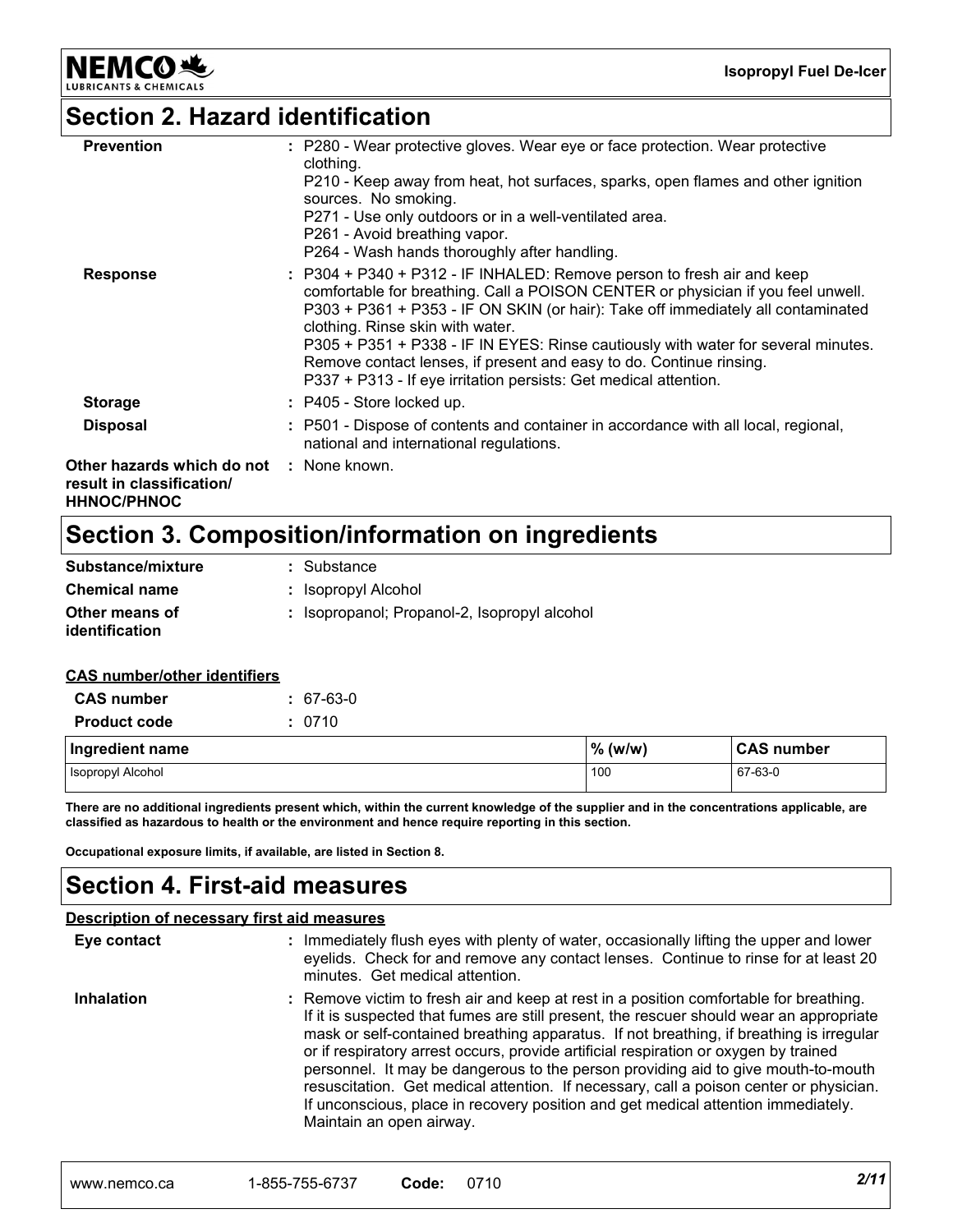

**Isopropyl Fuel De-Icer**

# **Section 4. First-aid measures**

| <b>Skin contact</b> | : Flush contaminated skin with plenty of water. Get medical attention if symptoms<br>occur. Wash clothing before reuse. Clean shoes thoroughly before reuse.                                                                                                                                                                                                                                                                                                                                                                                                                       |
|---------------------|------------------------------------------------------------------------------------------------------------------------------------------------------------------------------------------------------------------------------------------------------------------------------------------------------------------------------------------------------------------------------------------------------------------------------------------------------------------------------------------------------------------------------------------------------------------------------------|
| Ingestion           | : Wash out mouth with water. Remove victim to fresh air and keep at rest in a<br>position comfortable for breathing. If material has been swallowed and the exposed<br>person is conscious, give small quantities of water to drink. Stop if the exposed<br>person feels sick as vomiting may be dangerous. Do not induce vomiting unless<br>directed to do so by medical personnel. If vomiting occurs, the head should be kept<br>low so that vomit does not enter the lungs. Never give anything by mouth to an<br>unconscious person. Get medical attention if symptoms occur. |

#### **Most important symptoms/effects, acute and delayed**

| <b>Potential acute health effects</b> |                                                                                              |                                                                                                                                                                                                                                                                                                                         |  |
|---------------------------------------|----------------------------------------------------------------------------------------------|-------------------------------------------------------------------------------------------------------------------------------------------------------------------------------------------------------------------------------------------------------------------------------------------------------------------------|--|
| Eye contact                           | : Causes serious eye irritation.                                                             |                                                                                                                                                                                                                                                                                                                         |  |
| <b>Inhalation</b>                     | dizziness.                                                                                   | : Can cause central nervous system (CNS) depression. May cause drowsiness or                                                                                                                                                                                                                                            |  |
| <b>Skin contact</b>                   |                                                                                              | : No known significant effects or critical hazards.                                                                                                                                                                                                                                                                     |  |
| Ingestion                             |                                                                                              | : Can cause central nervous system (CNS) depression.                                                                                                                                                                                                                                                                    |  |
| Over-exposure signs/symptoms          |                                                                                              |                                                                                                                                                                                                                                                                                                                         |  |
| Eye contact                           | pain or irritation<br>watering<br>redness                                                    | : Adverse symptoms may include the following:                                                                                                                                                                                                                                                                           |  |
| <b>Inhalation</b>                     | nausea or vomiting<br>headache<br>drowsiness/fatigue<br>dizziness/vertigo<br>unconsciousness | : Adverse symptoms may include the following:                                                                                                                                                                                                                                                                           |  |
| <b>Skin contact</b>                   |                                                                                              | : No known significant effects or critical hazards.                                                                                                                                                                                                                                                                     |  |
| Ingestion                             |                                                                                              | : No known significant effects or critical hazards.                                                                                                                                                                                                                                                                     |  |
|                                       |                                                                                              | Indication of immediate medical attention and special treatment needed, if necessary                                                                                                                                                                                                                                    |  |
| Notes to physician                    |                                                                                              | : Treat symptomatically. Contact poison treatment specialist immediately if large<br>quantities have been ingested or inhaled.                                                                                                                                                                                          |  |
| <b>Specific treatments</b>            | : No specific treatment.                                                                     |                                                                                                                                                                                                                                                                                                                         |  |
| <b>Protection of first-aiders</b>     |                                                                                              | : No action shall be taken involving any personal risk or without suitable training. If it<br>is suspected that fumes are still present, the rescuer should wear an appropriate<br>mask or self-contained breathing apparatus. It may be dangerous to the person<br>providing aid to give mouth-to-mouth resuscitation. |  |

**See toxicological information (Section 11)**

# **Section 5. Fire-fighting measures**

#### **Extinguishing media**

| Suitable extinguishing<br>media   | : Use dry chemical, $CO2$ , water spray (fog) or foam.    |
|-----------------------------------|-----------------------------------------------------------|
| Unsuitable extinguishing<br>media | : Do not use water jet or water-based fire extinguishers. |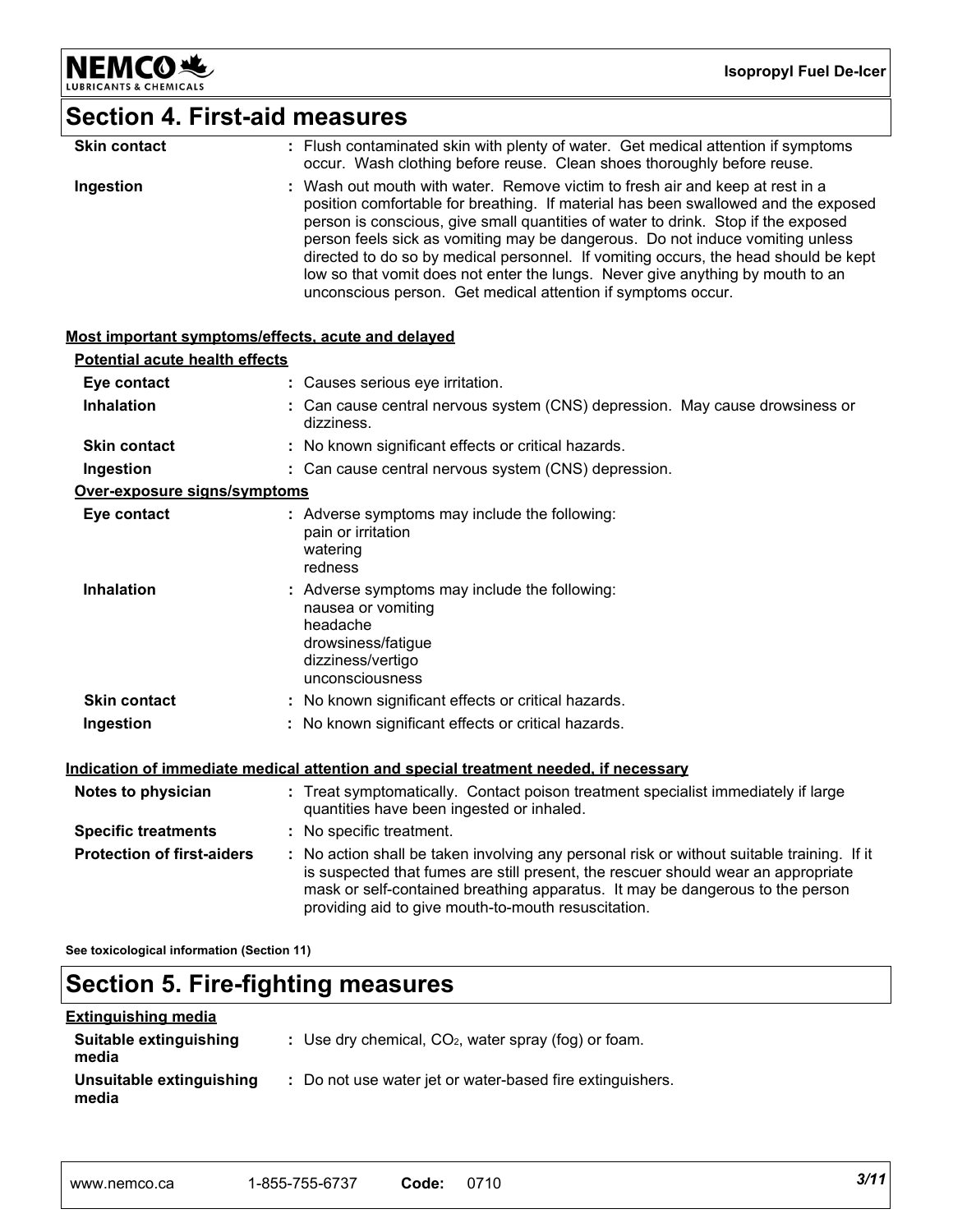

# **Section 5. Fire-fighting measures**

| Specific hazards arising<br>from the chemical            | : Highly flammable liquid and vapor. The vapor/gas is heavier than air and will spread<br>along the ground. Vapors may accumulate in low or confined areas or travel a<br>considerable distance to a source of ignition and flash back. |
|----------------------------------------------------------|-----------------------------------------------------------------------------------------------------------------------------------------------------------------------------------------------------------------------------------------|
| <b>Hazardous thermal</b><br>decomposition products       | : Decomposition products may include the following materials:<br>carbon dioxide<br>carbon monoxide                                                                                                                                      |
| <b>Special protective actions</b><br>for fire-fighters   | : Move containers from fire area if this can be done without risk. Use water spray to<br>keep fire-exposed containers cool.                                                                                                             |
| <b>Special protective</b><br>equipment for fire-fighters | : Fire-fighters should wear appropriate protective equipment and self-contained<br>breathing apparatus (SCBA) with a full face-piece operated in positive pressure<br>mode.                                                             |

### **Section 6. Accidental release measures**

#### **Personal precautions, protective equipment and emergency procedures**

| For non-emergency<br>personnel   | : No action shall be taken involving any personal risk or without suitable training.<br>Evacuate surrounding areas. Keep unnecessary and unprotected personnel from<br>entering. Do not touch or walk through spilled material. Shut off all ignition sources.<br>No flares, smoking or flames in hazard area. Avoid breathing vapor or mist. Provide<br>adequate ventilation. Wear appropriate respirator when ventilation is inadequate.<br>Put on appropriate personal protective equipment.                                                                                                                                                                                                                                                                       |
|----------------------------------|-----------------------------------------------------------------------------------------------------------------------------------------------------------------------------------------------------------------------------------------------------------------------------------------------------------------------------------------------------------------------------------------------------------------------------------------------------------------------------------------------------------------------------------------------------------------------------------------------------------------------------------------------------------------------------------------------------------------------------------------------------------------------|
|                                  | For emergency responders : If specialized clothing is required to deal with the spillage, take note of any<br>information in Section 8 on suitable and unsuitable materials. See also the<br>information in "For non-emergency personnel".                                                                                                                                                                                                                                                                                                                                                                                                                                                                                                                            |
| <b>Environmental precautions</b> | : Avoid dispersal of spilled material and runoff and contact with soil, waterways,<br>drains and sewers. Inform the relevant authorities if the product has caused<br>environmental pollution (sewers, waterways, soil or air).                                                                                                                                                                                                                                                                                                                                                                                                                                                                                                                                       |
| <b>Spill</b>                     | : Stop leak if without risk. Move containers from spill area. Use spark-proof tools and<br>explosion-proof equipment. Approach release from upwind. Prevent entry into<br>sewers, water courses, basements or confined areas. Wash spillages into an<br>effluent treatment plant or proceed as follows. Contain and collect spillage with non-<br>combustible, absorbent material e.g. sand, earth, vermiculite or diatomaceous earth<br>and place in container for disposal according to local regulations (see Section 13).<br>Dispose of via a licensed waste disposal contractor. Contaminated absorbent<br>material may pose the same hazard as the spilled product. Note: see Section 1 for<br>emergency contact information and Section 13 for waste disposal. |

## **Section 7. Handling and storage**

#### **Precautions for safe handling**

| <b>Protective measures</b> | : Put on appropriate personal protective equipment (see Section 8). Do not ingest.<br>Avoid contact with eyes, skin and clothing. Avoid breathing vapor or mist. Use only<br>with adequate ventilation. Wear appropriate respirator when ventilation is<br>inadequate. Do not enter storage areas and confined spaces unless adequately<br>ventilated. Keep in the original container or an approved alternative made from a<br>compatible material, kept tightly closed when not in use. Store and use away from<br>heat, sparks, open flame or any other ignition source. Use explosion-proof electrical<br>(ventilating, lighting and material handling) equipment. Use only non-sparking tools.<br>Take precautionary measures against electrostatic discharges. Empty containers |
|----------------------------|---------------------------------------------------------------------------------------------------------------------------------------------------------------------------------------------------------------------------------------------------------------------------------------------------------------------------------------------------------------------------------------------------------------------------------------------------------------------------------------------------------------------------------------------------------------------------------------------------------------------------------------------------------------------------------------------------------------------------------------------------------------------------------------|
|                            | retain product residue and can be hazardous. Do not reuse container.                                                                                                                                                                                                                                                                                                                                                                                                                                                                                                                                                                                                                                                                                                                  |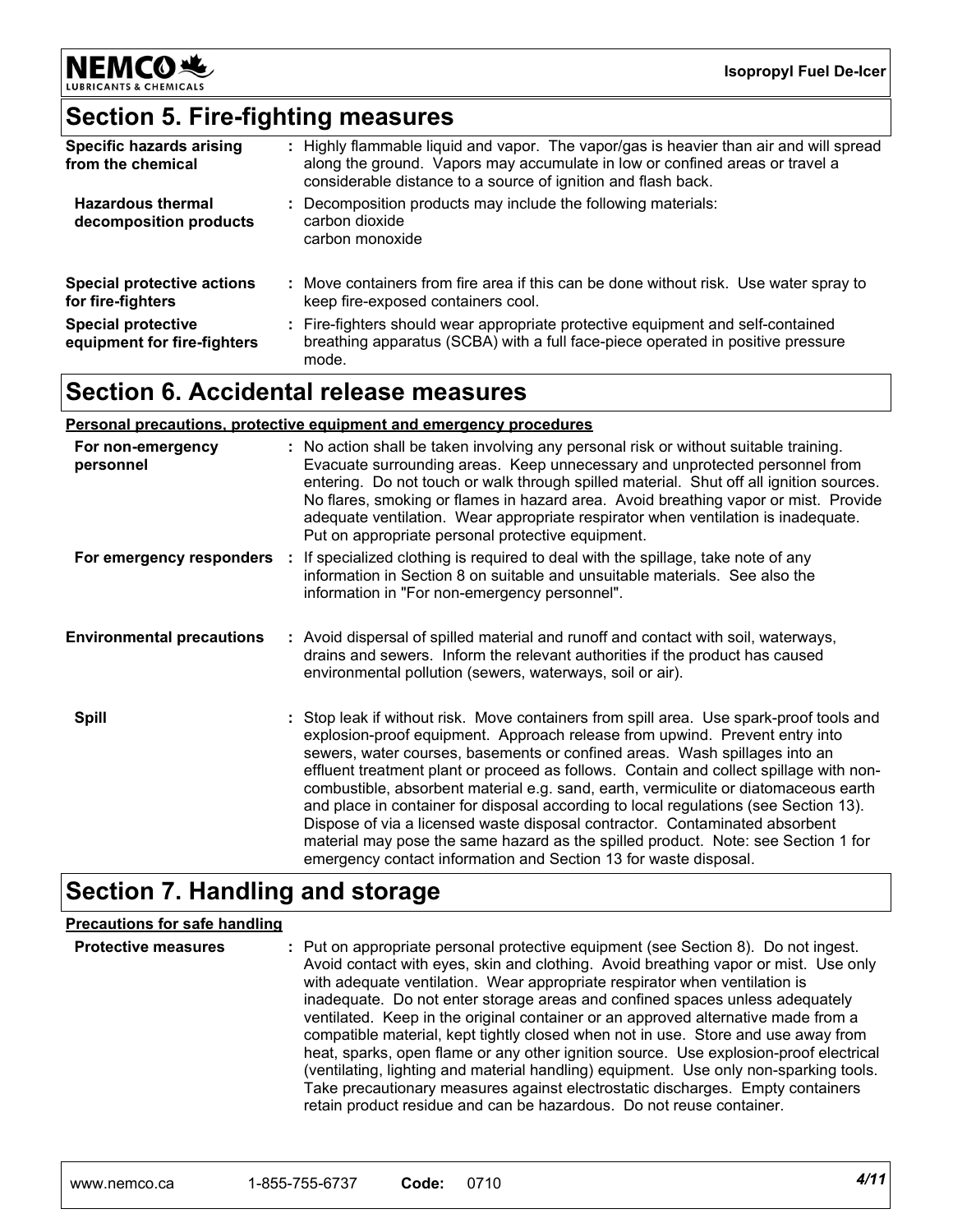

# **Section 7. Handling and storage**

| Advice on general<br>occupational hygiene                          | : Eating, drinking and smoking should be prohibited in areas where this material is<br>handled, stored and processed. Workers should wash hands and face before eating,<br>drinking and smoking. See also Section 8 for additional information on hygiene<br>measures.                                                                                                                                                                                                                                                                                                                                                                            |
|--------------------------------------------------------------------|---------------------------------------------------------------------------------------------------------------------------------------------------------------------------------------------------------------------------------------------------------------------------------------------------------------------------------------------------------------------------------------------------------------------------------------------------------------------------------------------------------------------------------------------------------------------------------------------------------------------------------------------------|
| Conditions for safe storage,<br>including any<br>incompatibilities | : Store in accordance with local regulations. Store in a segregated and approved<br>area. Store in original container protected from direct sunlight in a dry, cool and well-<br>ventilated area, away from incompatible materials (see Section 10) and food and<br>drink. Store locked up. Eliminate all ignition sources. Separate from oxidizing<br>materials. Keep container tightly closed and sealed until ready for use. Containers<br>that have been opened must be carefully resealed and kept upright to prevent<br>leakage. Do not store in unlabeled containers. Use appropriate containment to<br>avoid environmental contamination. |

### **Section 8. Exposure controls/personal protection**

#### **Control parameters**

#### **Occupational exposure limits**

| Ingredient name          | <b>Exposure limits</b>                                                                                                                                                                                                                                                                                                                                                                                                                                                                                                                                                                                                                                                                                  |
|--------------------------|---------------------------------------------------------------------------------------------------------------------------------------------------------------------------------------------------------------------------------------------------------------------------------------------------------------------------------------------------------------------------------------------------------------------------------------------------------------------------------------------------------------------------------------------------------------------------------------------------------------------------------------------------------------------------------------------------------|
| <b>Isopropyl Alcohol</b> | CA Alberta Provincial (Canada, 4/2009).<br>15 min OEL: 984 mg/m <sup>3</sup> 15 minutes.<br>8 hrs OEL: 200 ppm 8 hours.<br>15 min OEL: 400 ppm 15 minutes.<br>8 hrs OEL: 492 mg/m <sup>3</sup> 8 hours.<br>CA British Columbia Provincial (Canada, 5/2015).<br>TWA: 200 ppm 8 hours.<br>STEL: 400 ppm 15 minutes.<br>CA Ontario Provincial (Canada, 7/2015).<br>TWA: 200 ppm 8 hours.<br>STEL: 400 ppm 15 minutes.<br>CA Quebec Provincial (Canada, 1/2014).<br>TWAEV: 400 ppm 8 hours.<br>TWAEV: 983 mg/m <sup>3</sup> 8 hours.<br>STEV: 500 ppm 15 minutes.<br>STEV: 1230 mg/m <sup>3</sup> 15 minutes.<br>CA Saskatchewan Provincial (Canada).<br>STEL: 400 ppm 15 minutes.<br>TWA: 200 ppm 8 hours. |

| Appropriate engineering<br>controls       | : Use only with adequate ventilation. Use process enclosures, local exhaust<br>ventilation or other engineering controls to keep worker exposure to airborne<br>contaminants below any recommended or statutory limits. The engineering controls<br>also need to keep gas, vapor or dust concentrations below any lower explosive<br>limits. Use explosion-proof ventilation equipment.           |
|-------------------------------------------|---------------------------------------------------------------------------------------------------------------------------------------------------------------------------------------------------------------------------------------------------------------------------------------------------------------------------------------------------------------------------------------------------|
| <b>Environmental exposure</b><br>controls | : Emissions from ventilation or work process equipment should be checked to ensure<br>they comply with the requirements of environmental protection legislation.                                                                                                                                                                                                                                  |
| Individual protection measures            |                                                                                                                                                                                                                                                                                                                                                                                                   |
| <b>Hygiene measures</b>                   | : Wash hands, forearms and face thoroughly after handling chemical products, before<br>eating, smoking and using the lavatory and at the end of the working period.<br>Appropriate techniques should be used to remove potentially contaminated clothing.<br>Wash contaminated clothing before reusing. Ensure that eyewash stations and<br>safety showers are close to the workstation location. |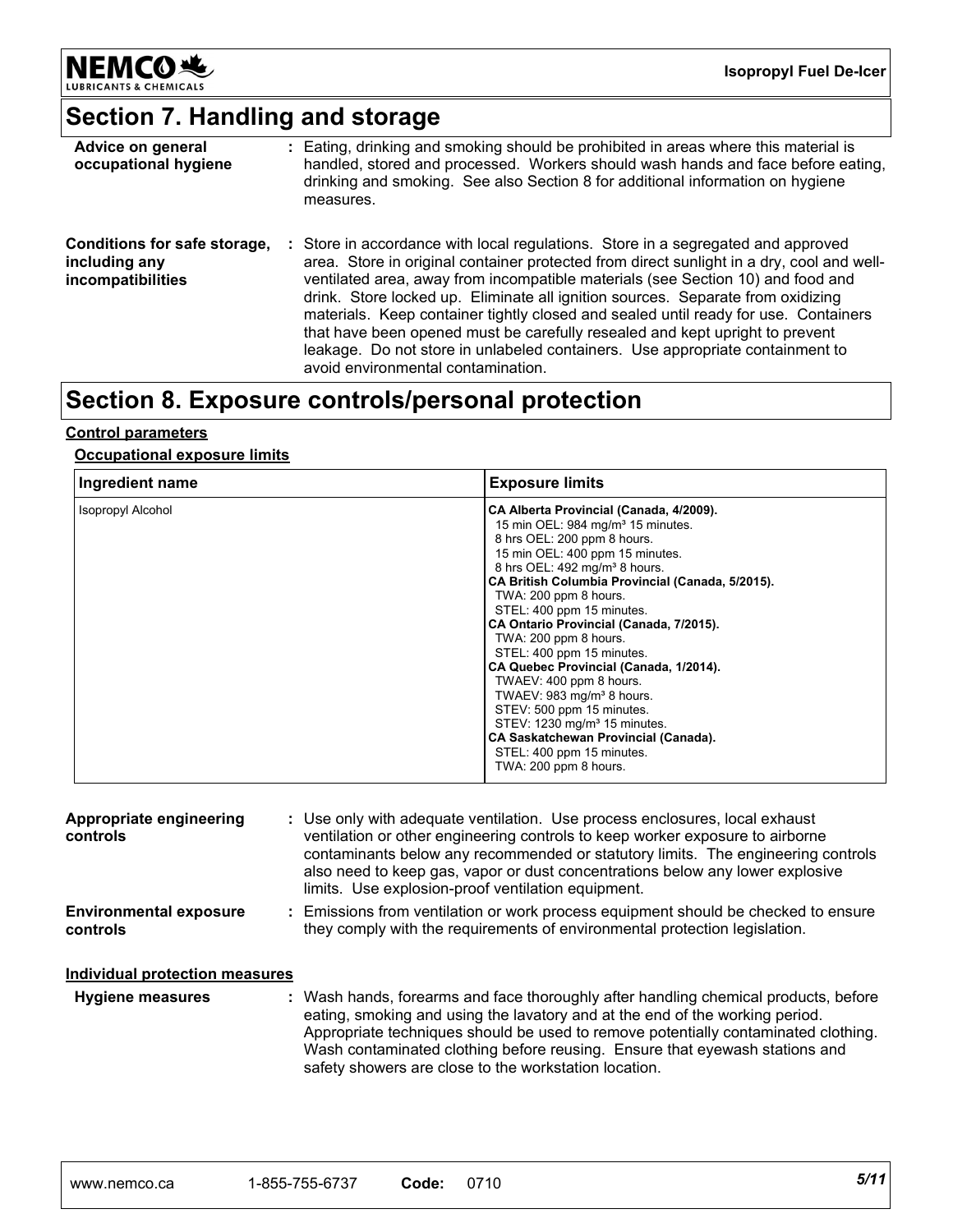NEMCO<sup>N</sup>

# **Section 8. Exposure controls/personal protection**

| <b>Eye/face protection</b>    | : Safety eyewear complying with an approved standard should be used when a risk<br>assessment indicates this is necessary to avoid exposure to liquid splashes, mists,<br>gases or dusts. If contact is possible, the following protection should be worn,<br>unless the assessment indicates a higher degree of protection: chemical splash<br>goggles.                                                                      |
|-------------------------------|-------------------------------------------------------------------------------------------------------------------------------------------------------------------------------------------------------------------------------------------------------------------------------------------------------------------------------------------------------------------------------------------------------------------------------|
| <b>Skin protection</b>        |                                                                                                                                                                                                                                                                                                                                                                                                                               |
| <b>Hand protection</b>        | : Chemical-resistant, impervious gloves complying with an approved standard should<br>be worn at all times when handling chemical products if a risk assessment indicates<br>this is necessary.                                                                                                                                                                                                                               |
| <b>Body protection</b>        | : Personal protective equipment for the body should be selected based on the task<br>being performed and the risks involved and should be approved by a specialist<br>before handling this product. When there is a risk of ignition from static electricity,<br>wear anti-static protective clothing. For the greatest protection from static<br>discharges, clothing should include anti-static overalls, boots and gloves. |
| Other skin protection         | : Appropriate footwear and any additional skin protection measures should be<br>selected based on the task being performed and the risks involved and should be<br>approved by a specialist before handling this product.                                                                                                                                                                                                     |
| <b>Respiratory protection</b> | : Based on the hazard and potential for exposure, select a respirator that meets the<br>appropriate standard or certification. Respirators must be used according to a<br>respiratory protection program to ensure proper fitting, training, and other important<br>aspects of use.                                                                                                                                           |

# **Section 9. Physical and chemical properties**

#### **Appearance**

| <u>Appearance</u>                                 |                                                    |
|---------------------------------------------------|----------------------------------------------------|
| <b>Physical state</b>                             | : Liquid.                                          |
| Color                                             | : Colorless.                                       |
| Odor                                              | $:$ Alcohol.                                       |
| Odor threshold                                    | : Not available.                                   |
| рH                                                | : Not available.                                   |
| <b>Freezing point</b>                             | : $-89^{\circ}$ C (-128.2°F)                       |
| <b>Boiling point</b>                              | : 82°C (179.6°F)                                   |
| <b>Flash point</b>                                | : Closed cup: $12^{\circ}$ C (53.6°F) [Tagliabue.] |
| <b>Evaporation rate</b>                           | $: 1.5$ (Butyl acetate = 1)                        |
| Flammability (solid, gas)                         | $\therefore$ Not available.                        |
| Lower and upper explosive<br>(flammable) limits   | : Not available.                                   |
| Vapor pressure                                    | : 33 kPa (247.52 mm Hg) @ 20°C                     |
| Vapor density                                     | : 2.1 [Air = 1]                                    |
| <b>Relative density</b>                           | $: 0.78$ to 0.79                                   |
| <b>Solubility</b>                                 | : Completely miscible in water.                    |
| <b>Partition coefficient: n-</b><br>octanol/water | $:$ Not available.                                 |
| <b>Auto-ignition temperature</b>                  | : Not available.                                   |
| <b>Decomposition temperature</b>                  | : Not available.                                   |
| <b>Viscosity</b>                                  | : Not available.                                   |
|                                                   |                                                    |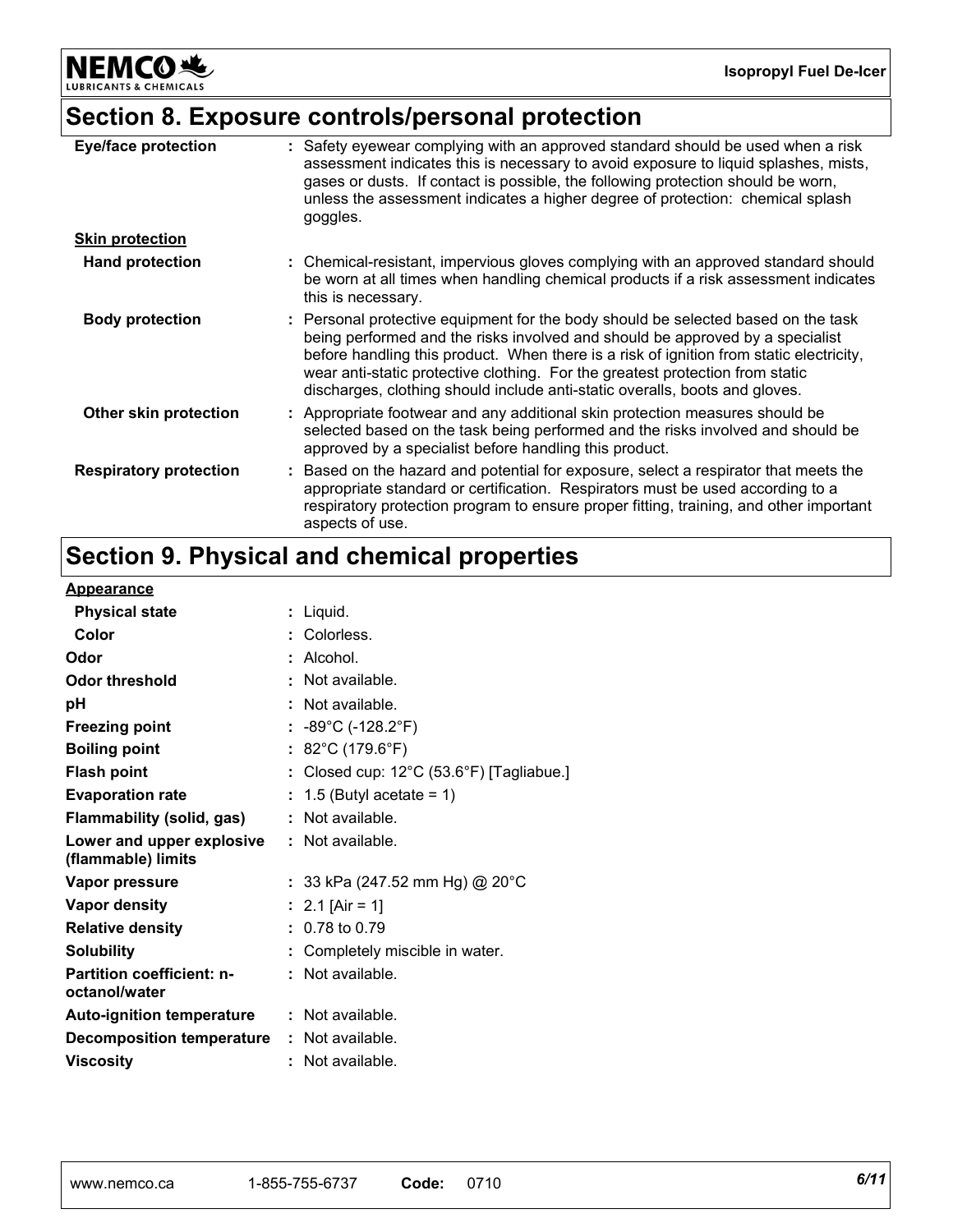

# **Section 10. Stability and reactivity**

| <b>Reactivity</b>                            | : No specific test data related to reactivity available for this product or its ingredients.                                                                                                                                               |
|----------------------------------------------|--------------------------------------------------------------------------------------------------------------------------------------------------------------------------------------------------------------------------------------------|
| <b>Chemical stability</b>                    | : The product is stable.                                                                                                                                                                                                                   |
| <b>Possibility of hazardous</b><br>reactions | : Under normal conditions of storage and use, hazardous reactions will not occur.                                                                                                                                                          |
| <b>Conditions to avoid</b>                   | : Avoid all possible sources of ignition (spark or flame). Do not pressurize, cut, weld,<br>braze, solder, drill, grind or expose containers to heat or sources of ignition. Do not<br>allow vapor to accumulate in low or confined areas. |
| Incompatible materials                       | : Reactive or incompatible with the following materials: strong acids, strong oxidizers,<br>aldehydes, Halogens.                                                                                                                           |
| <b>Hazardous decomposition</b><br>products   | : Under normal conditions of storage and use, hazardous decomposition products<br>should not be produced.                                                                                                                                  |

### **Section 11. Toxicological information**

#### **Information on toxicological effects**

#### **Acute toxicity**

| <b>Product/ingredient name</b> | 'Result                  | <b>Species</b>       | <b>Dose</b>               | Exposure |
|--------------------------------|--------------------------|----------------------|---------------------------|----------|
| <b>Isopropyl Alcohol</b>       | LD50 Dermal<br>LD50 Oral | Rabbit<br><b>Rat</b> | 12800 mg/kg<br>5000 mg/kg |          |

#### **Irritation/Corrosion**

| <b>Product/ingredient name</b> | Result                                                                                                 | <b>Species</b>                       | <b>Score</b> | <b>Exposure</b>                                                       | <b>Observation</b> |
|--------------------------------|--------------------------------------------------------------------------------------------------------|--------------------------------------|--------------|-----------------------------------------------------------------------|--------------------|
| <b>Isopropyl Alcohol</b>       | Eyes - Moderate irritant<br>Eyes - Moderate irritant<br>Eyes - Severe irritant<br>Skin - Mild irritant | Rabbit<br>Rabbit<br>Rabbit<br>Rabbit |              | 24 hours 100 mg   -<br>10 <sub>mg</sub><br>$100 \text{ mg}$<br>500 mg |                    |

#### **Sensitization**

There is no data available.

#### **Mutagenicity**

There is no data available.

#### **Carcinogenicity**

#### **Classification**

| <b>Product/ingredient</b><br><b>Iname</b> | <b>OSHA IARC</b> | <b>NTP</b> | <b>ACGIH</b> | <b>EPA</b> | <b>NIOSH</b> |
|-------------------------------------------|------------------|------------|--------------|------------|--------------|
| <b>Isopropyl Alcohol</b>                  |                  |            | A4           |            |              |

#### **Reproductive toxicity**

There is no data available.

#### **Teratogenicity**

There is no data available.

#### **Specific target organ toxicity (single exposure)**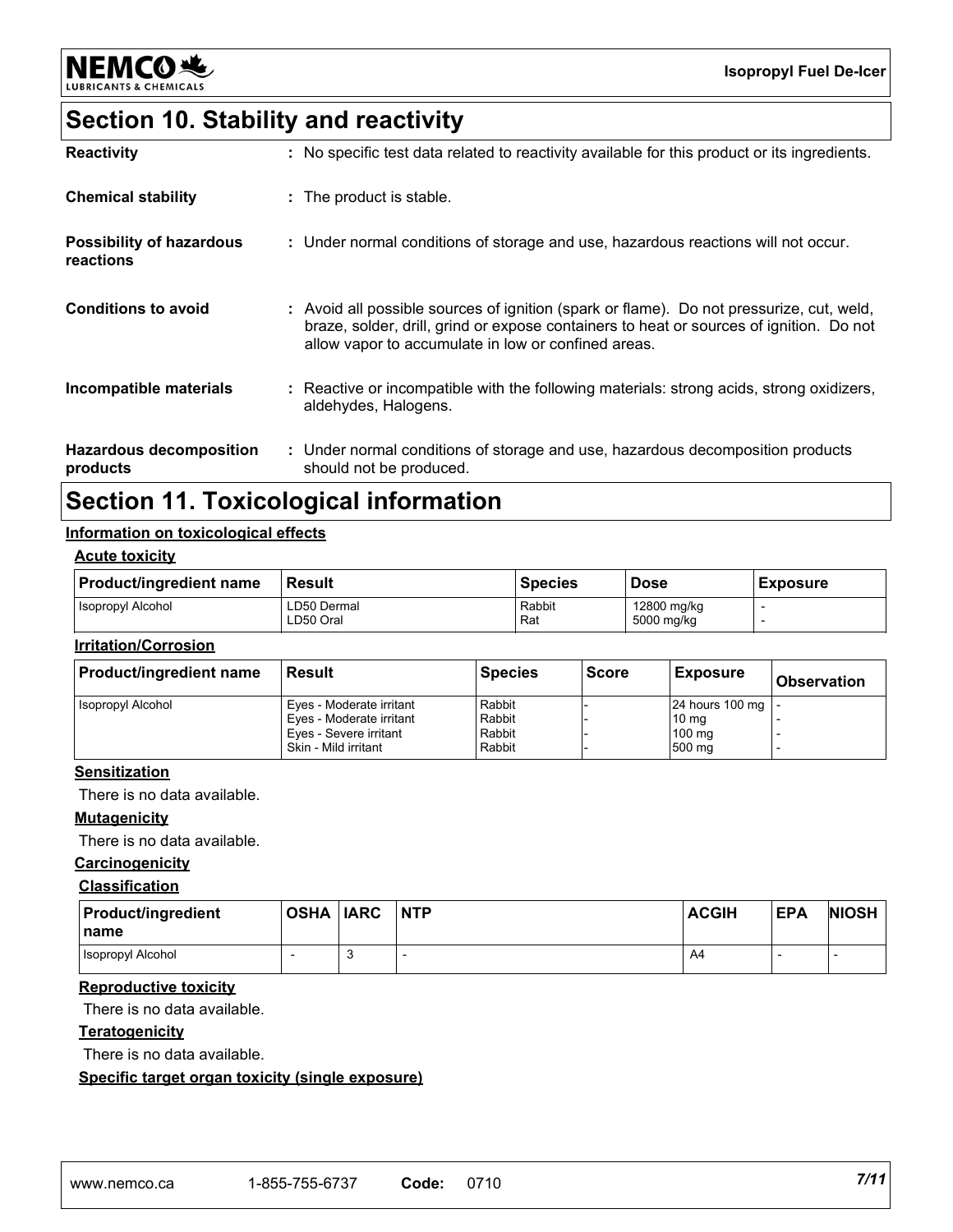

# **Section 11. Toxicological information**

| <b>Name</b>                                                                              |                                                                                              | Category                                                                   | <b>Route of</b><br>exposure | <b>Target organs</b> |
|------------------------------------------------------------------------------------------|----------------------------------------------------------------------------------------------|----------------------------------------------------------------------------|-----------------------------|----------------------|
| Isopropyl Alcohol                                                                        |                                                                                              | Category 3                                                                 | Not applicable.             | Narcotic effects     |
| Specific target organ toxicity (repeated exposure)                                       |                                                                                              |                                                                            |                             |                      |
| There is no data available.                                                              |                                                                                              |                                                                            |                             |                      |
| <b>Aspiration hazard</b>                                                                 |                                                                                              |                                                                            |                             |                      |
| There is no data available.                                                              |                                                                                              |                                                                            |                             |                      |
| Information on the likely<br>routes of exposure                                          |                                                                                              | : Dermal contact. Eye contact. Inhalation. Ingestion.                      |                             |                      |
| <b>Potential acute health effects</b>                                                    |                                                                                              |                                                                            |                             |                      |
| Eye contact                                                                              | : Causes serious eye irritation.                                                             |                                                                            |                             |                      |
| <b>Inhalation</b>                                                                        | dizziness.                                                                                   | Can cause central nervous system (CNS) depression. May cause drowsiness or |                             |                      |
| <b>Skin contact</b>                                                                      |                                                                                              | : No known significant effects or critical hazards.                        |                             |                      |
| Ingestion                                                                                |                                                                                              | Can cause central nervous system (CNS) depression.                         |                             |                      |
| <u>Symptoms related to the physical, chemical and toxicological characteristics</u>      |                                                                                              |                                                                            |                             |                      |
| Eye contact                                                                              | pain or irritation<br>watering<br>redness                                                    | : Adverse symptoms may include the following:                              |                             |                      |
| <b>Inhalation</b>                                                                        | nausea or vomiting<br>headache<br>drowsiness/fatigue<br>dizziness/vertigo<br>unconsciousness | : Adverse symptoms may include the following:                              |                             |                      |
| <b>Skin contact</b>                                                                      |                                                                                              | : No known significant effects or critical hazards.                        |                             |                      |
| Ingestion                                                                                |                                                                                              | : No known significant effects or critical hazards.                        |                             |                      |
| Delayed and immediate effects and also chronic effects from short and long term exposure |                                                                                              |                                                                            |                             |                      |
| <b>Short term exposure</b>                                                               |                                                                                              |                                                                            |                             |                      |
| <b>Potential immediate</b><br>effects                                                    |                                                                                              | No known significant effects or critical hazards.                          |                             |                      |
| <b>Potential delayed effects</b>                                                         |                                                                                              | : No known significant effects or critical hazards.                        |                             |                      |
| Long term exposure                                                                       |                                                                                              |                                                                            |                             |                      |
| <b>Potential immediate</b><br>effects                                                    |                                                                                              | No known significant effects or critical hazards.                          |                             |                      |
| <b>Potential delayed effects</b>                                                         |                                                                                              | : No known significant effects or critical hazards.                        |                             |                      |
| <b>Potential chronic health effects</b>                                                  |                                                                                              |                                                                            |                             |                      |
| General                                                                                  |                                                                                              | : No known significant effects or critical hazards.                        |                             |                      |
| Carcinogenicity                                                                          |                                                                                              | No known significant effects or critical hazards.                          |                             |                      |
| <b>Mutagenicity</b>                                                                      |                                                                                              | No known significant effects or critical hazards.                          |                             |                      |
| <b>Teratogenicity</b>                                                                    |                                                                                              | No known significant effects or critical hazards.                          |                             |                      |
| <b>Developmental effects</b>                                                             |                                                                                              | No known significant effects or critical hazards.                          |                             |                      |
| <b>Fertility effects</b>                                                                 |                                                                                              | No known significant effects or critical hazards.                          |                             |                      |
| www.nemco.ca                                                                             | 1-855-755-6737<br>Code:                                                                      | 0710                                                                       |                             | 8/11                 |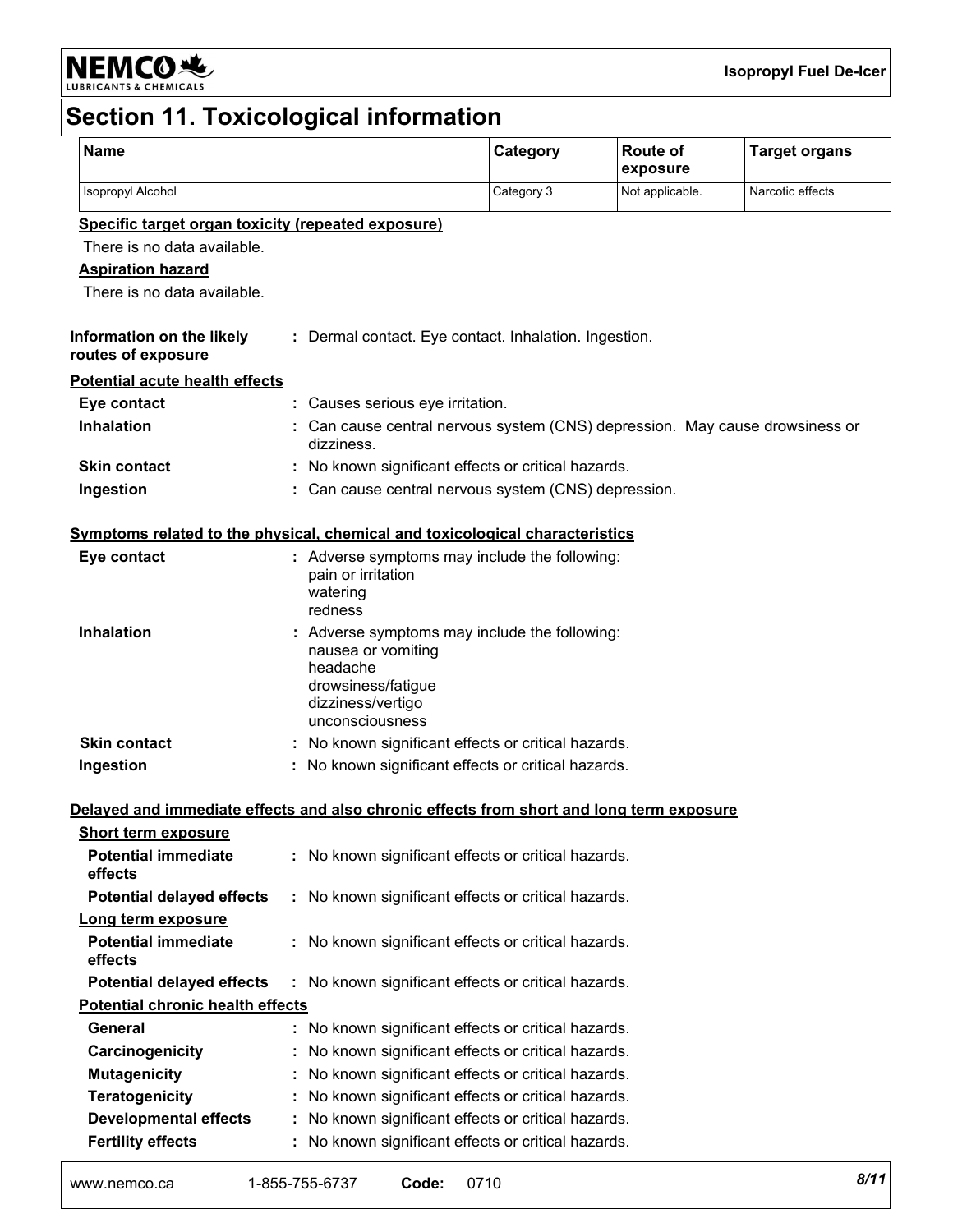

### **Section 11. Toxicological information**

#### **Numerical measures of toxicity**

#### **Acute toxicity estimates**

There is no data available.

# **Section 12. Ecological information**

#### **Toxicity**

| <b>Product/ingredient name</b> | Result                               | Species                       | Exposure |
|--------------------------------|--------------------------------------|-------------------------------|----------|
| <b>Isopropyl Alcohol</b>       | Acute LC50 1400000 µg/L Marine water | Crustaceans - Crangon crangon | 48 hours |
|                                | Acute LC50 4200 mg/L Fresh water     | Fish - Rasbora heteromorpha   | 96 hours |

#### **Persistence and degradability**

There is no data available.

#### **Bioaccumulative potential**

| <b>Product/ingredient name</b> | $LogP_{ow}$ | <b>BCF</b> | <b>Potential</b> |
|--------------------------------|-------------|------------|------------------|
| <b>Isopropyl Alcohol</b>       | 0.05        |            | low              |

#### **Mobility in soil**

| Soil/water partition           |  |
|--------------------------------|--|
| coefficient (K <sub>oc</sub> ) |  |

**:** There is no data available.

**Other adverse effects :** No known significant effects or critical hazards.

### **Section 13. Disposal considerations**

The generation of waste should be avoided or minimized wherever possible. Disposal of this product, solutions and any by-products should comply with the requirements of environmental protection and waste disposal legislation and any regional local authority requirements. Dispose of surplus and non-recyclable products via a licensed waste disposal contractor. Waste should not be disposed of untreated to the sewer unless fully compliant with the requirements of all authorities with jurisdiction. Waste packaging should be recycled. Incineration or landfill should only be considered when recycling is not feasible. This material and its container must be disposed of in a safe way. Care should be taken when handling empty containers that have not been cleaned or rinsed out. Empty containers or liners may retain some product residues. Vapor from product residues may create a highly flammable or explosive atmosphere inside the container. Do not cut, weld or grind used containers unless they have been cleaned thoroughly internally. Avoid dispersal of spilled material and runoff and contact with soil, waterways, drains and sewers.

**Disposal methods :**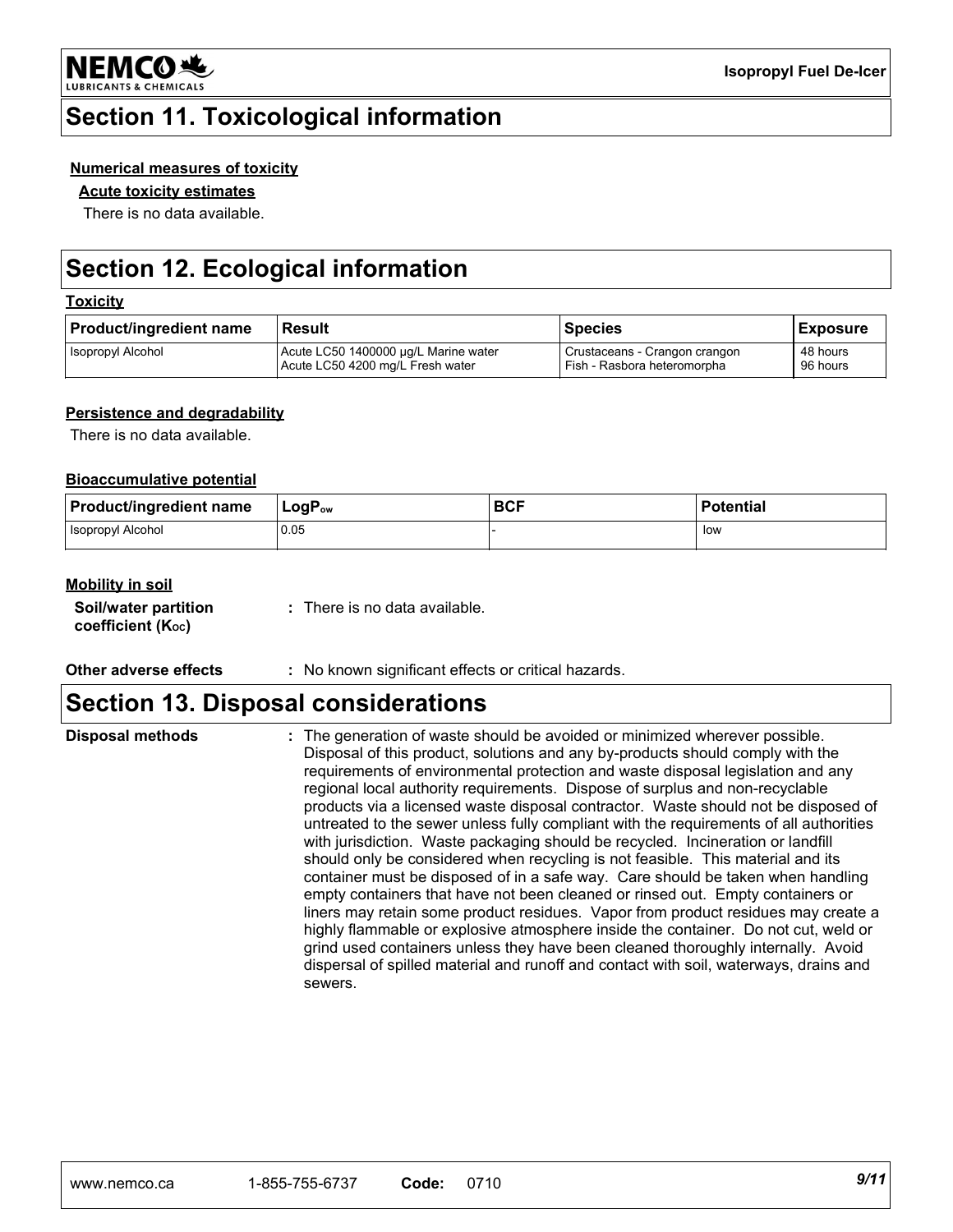

# **Section 14. Transport information**

|                                      | <b>TDG Classification</b>                                                                                                                                         | <b>IMDG</b>                                     | <b>IATA</b>                                                                                                                                                                                                |
|--------------------------------------|-------------------------------------------------------------------------------------------------------------------------------------------------------------------|-------------------------------------------------|------------------------------------------------------------------------------------------------------------------------------------------------------------------------------------------------------------|
| UN number                            | <b>UN1219</b>                                                                                                                                                     | <b>UN1219</b>                                   | <b>UN1219</b>                                                                                                                                                                                              |
| <b>UN proper</b><br>shipping name    | <b>ISOPROPYL ALCOHOL</b>                                                                                                                                          | <b>ISOPROPYL ALCOHOL</b>                        | <b>ISOPROPYL ALCOHOL</b>                                                                                                                                                                                   |
| <b>Transport</b><br>hazard class(es) | 3                                                                                                                                                                 | 3                                               | 3                                                                                                                                                                                                          |
| <b>Packing group</b>                 | $\mathbf{  }$                                                                                                                                                     | $\mathbf{I}$                                    | $\mathbf{I}$                                                                                                                                                                                               |
| Environmental<br>hazards             | No.                                                                                                                                                               | No.                                             | No.                                                                                                                                                                                                        |
| <b>Additional</b><br>information     | Product classified as per the following<br>sections of the Transportation of<br>Dangerous Goods Regulations: 2.18-2.<br>19 (Class 3).<br><b>Remarks</b><br>100 ml | <b>Emergency schedules (EmS)</b><br>$F-E$ , S-D | <b>Passenger and Cargo Aircraft Quantity</b><br>limitation: $5 L$<br><b>Cargo Aircraft Only Quantity limitation:</b><br>60 L<br><b>Limited Quantities - Passenger Aircraft</b><br>Quantity limitation: 1 L |

**AERG :** 129

#### **Special precautions for user : Transport within user's premises:** always transport in closed containers that are upright and secure. Ensure that persons transporting the product know what to do in the event of an accident or spillage.

# **Section 15. Regulatory information**

#### **Canadian lists**

| <b>Canadian NPRI</b>         | : This material is listed.             |
|------------------------------|----------------------------------------|
| <b>CEPA Toxic substances</b> | : This material is not listed.         |
| <b>Canada inventory</b>      | : This material is listed or exempted. |

### **Section 16. Other information**

#### **Procedure used to derive the classification**

| <b>Classification</b>                                                                                                                                                          | <b>Justification</b>               |
|--------------------------------------------------------------------------------------------------------------------------------------------------------------------------------|------------------------------------|
| <b>FLAMMABLE LIQUIDS - Category 2</b><br>EYE IRRITATION - Category 2A<br>SPECIFIC TARGET ORGAN TOXICITY (SINGLE EXPOSURE) (Narcotic   Expert judgment<br>effects) - Category 3 | Expert judgment<br>Expert judgment |

#### **History**

| _____<br>Date of issue | : 09/15/2016                   |
|------------------------|--------------------------------|
| Version                | $\therefore$ 1                 |
| <b>Prepared by</b>     | : KMK Regulatory Services Inc. |